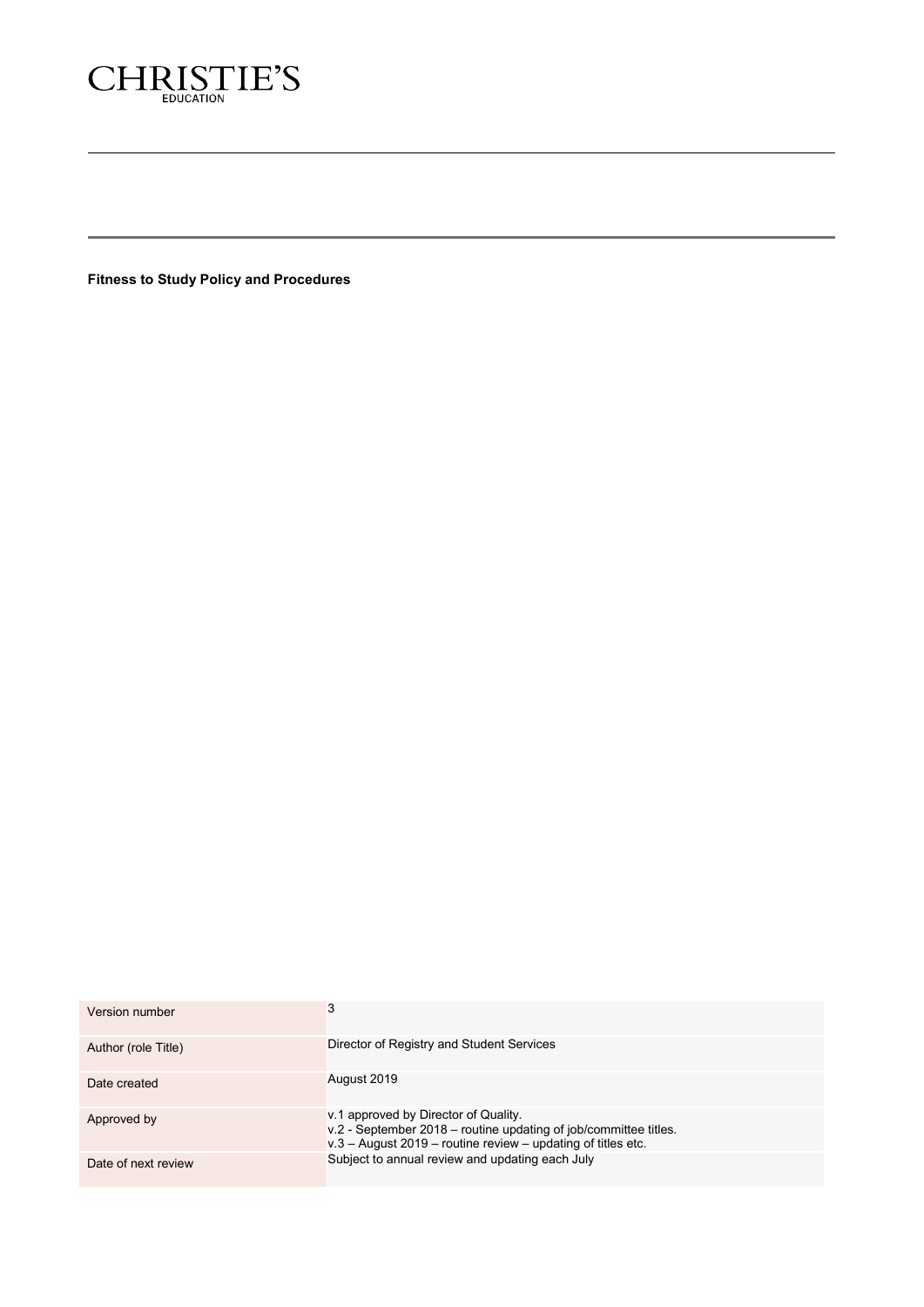

| <b>Contents</b>                                          |                |
|----------------------------------------------------------|----------------|
| 1. Introduction and scope                                | 2              |
| 2. Other CE procedures                                   | 3              |
| 3. Temporary Suspension                                  | 3              |
| 4. Procedures                                            | 4              |
| 5. Informal (Level 1) - Initial and/or Emerging Concerns | 4              |
| 6. Level 2 - Continuing and/or Serious Concerns          | 5              |
| 7. Level 3 - Persistent and/or Critical Concerns         | 5              |
| 8. Appeals                                               | $\overline{7}$ |
| 9. Return to study                                       | $\overline{7}$ |
| 10. Monitoring of Fitness to Study                       | 8              |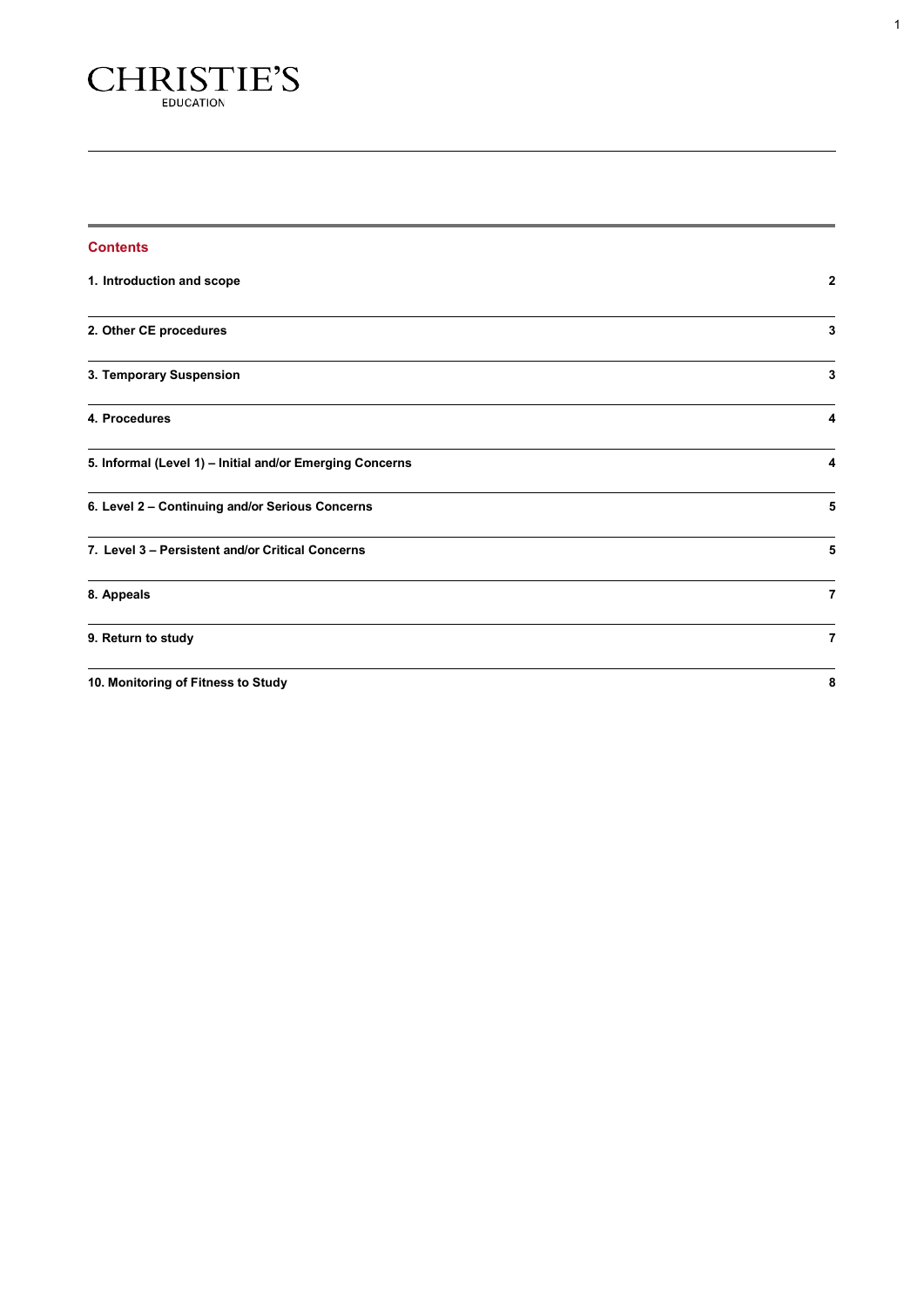

## <span id="page-2-0"></span>**1.Introduction and Scope**

- 1.1 Christie's Education (CE) is committed to providing a supportive environment for its students, takes a positive attitude to the management of students' physical and mental health, and recognises that the wellbeing of students is critical to their learning, academic achievement and wider student experience.
- 1.2 CE also recognises that there may be instances where a student's physical or mental health may give rise to concerns about the student's fitness to study, for example the student's capacity to engage with his/her studies and/or to function more widely as a member of the CE community. Such instances may arise where, for example, CE is concerned that:
	- a. a student poses a risk to his/her own health, safety and/or wellbeing and/or that of others;
	- b. a student's behaviour is (or is at risk of) adversely affecting the teaching, learning and/or experience of other students;
	- c. a student's behaviour is (or is at risk of) adversely affecting the day-to-day activities of CE or a placement provider;
	- d. a student's support needs fall outside the scope of the support and other services which CE can reasonably be expected to provide.
- 1.3 This procedure sets out how CE may respond to instances where a concern is raised regarding a student's fitness to study and the type of action that it may take to manage the matter and support the student.
- 1.4 CE recognises that concerns may be raised by a variety of individuals, for example CE staff, other students, and third parties (such as health professionals or placement providers). This procedure seeks to promote early intervention, active collaboration between staff, students and third parties, and consistency of approach. Matters will be dealt with sensitively and non-judgementally and in a coordinated manner. Whilst CE will seek to work with students in a spirit of cooperation, cases may arise in which it may, under this procedure, determine that a student is unfit to study and that his/her studies should be suspended or terminated.
- 1.5 This procedure applies to all students throughout their period of enrolment with CE, whatever their registration status, and includes students:
	- on site;
	- engaged in CE related activities away from the site (such as placements, field trips and study abroad);
	- in CE or private sector accommodation.
- 1.6 The procedure also applies to former students seeking a return to study whose registration has previouslybeen interrupted, suspended or terminated under this Fitness to Study Procedure.
- 1.7 In implementing this procedure, CE will at all times remain mindful of its duty of care and its obligations to students under the Equality Act 2010, including in appropriate cases its obligation to make reasonable adjustments. It will also remain mindful of the confidential and sensitive nature of fitness to study matters and of its obligations under the Data Protection Act 1998.
- 1.8 CE staff dealing with students at all levels of this procedure will consider what support may be offered to students both from within CE and externally (for example, directing or referring students to local GPs or mental healthservices). Students will be encouraged to seek support and advice through such channels.
- 1.9 CE staff dealing with fitness to study cases must contact the Director of Registry and Student Services for guidance in order to consider the student's immediate support needs and the appropriateness of intervening under this policy and procedure.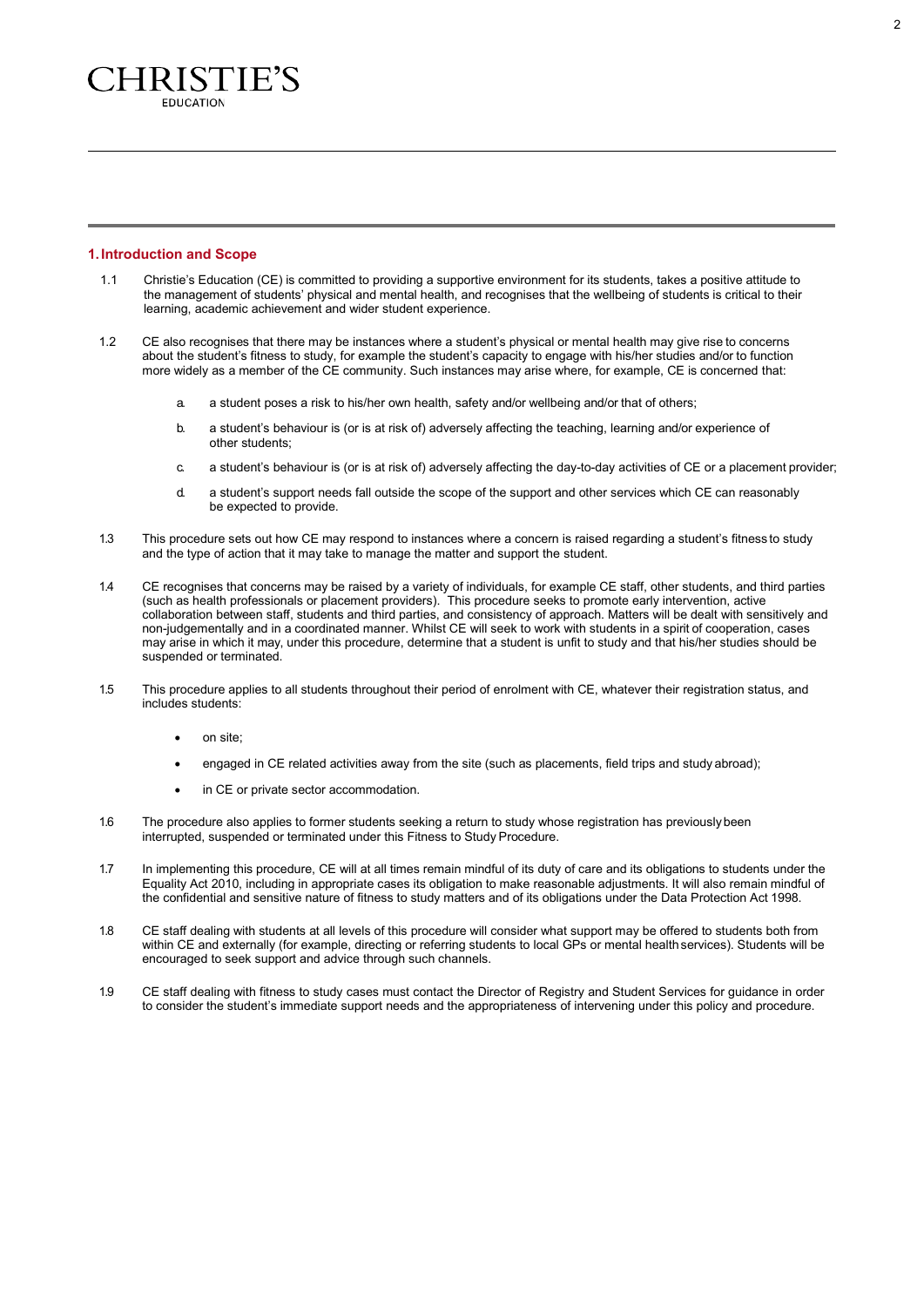1.10 Students who are considered under this procedure are entitled at any level to be accompanied and/or represented by a member of staff, friend, relative, student (including a Student Representative), health professional ordisability support worker.

- 1.11 All matters dealt with under this procedure will be considered according to the student's individual circumstances. Whilst CE anticipates that such cases will be exceptional, it reserves the right to vary the process it follows in dealing with a matter in the interests of fairness and/or health and safety (for example, in crisis situations, or where it is concerned that a student's attendance at a meeting would be unduly stressful, or where the student is in hospital).
- 1.12 Should a student be unwilling or unable to participate at any level of this procedure or to attend a meeting, CE may nonetheless continue where it is reasonable to do so. For example, CE may deal with issues on the basis of written reports and/or statements in the absence of the student and/or his/her representative.
- 1.13 Where reference is made in this procedure to any specific named CE role, such references are to be read asincluding roleholders' nominees.
- 1.14 Where there are critical concerns about the risks posed by a student's health or where a temporary suspension under subsection 3 below is being considered, CE will normally contact the 'emergency contact' provided by the student at the point of registration. The student's consent for this action to be taken will be sought. CE reserves the right to make this contact if it believes that the student's vital interests are at risk even if such consent is not given and/or the student is unable to give such consent.

# <span id="page-3-0"></span>**2. Other CE Procedures**

`HRISTIE'S **EDUCATION** 

- 2.1 This procedure has been developed by CE to manage situations where, in light of concerns regarding a student's health or wellbeing, CE considers it inappropriate to implement other processes such as its Student Disciplinary Procedures.
- 2.2 There may, however, be situations where it is appropriate to implement alternative CE procedures, and CE is not prevented from doing so notwithstanding concerns regarding the student's health or wellbeing. The Director of Registry and Student Services will make the decision as to when cases should be transferred from the Fitness to Study Policy into other CE procedures and vice versa.

## <span id="page-3-1"></span>**3. Temporary Suspension**

- 3.1 Where the International Managing Director reasonably believes that a student about whom a fitness to study concern has been raised poses a serious risk to:
	- the student's health, safety and/or wellbeing and/or that of others;
	- CE property, and/or;
	- the reputation of CE;

and immediate action is required, he or she may agree to:

- a. suspend the student's registration for a specified period of time, and/or;
- b. exclude the student from CE premises for a specified period of time pending steps being taken under this procedure.
- 3.2 Any suspension made in accordance with 3.1 is a temporary and neutral act made on the basis of risk and is not a determination under this procedure regarding the student's fitness tostudy.
- 3.3 Where a student is suspended in accordance with 3.1, the International Managing Director will require a review by the Director of Registry and Student Services at regular intervals to determine whether it is reasonable for the suspension to continue or whether it should be revoked or extended.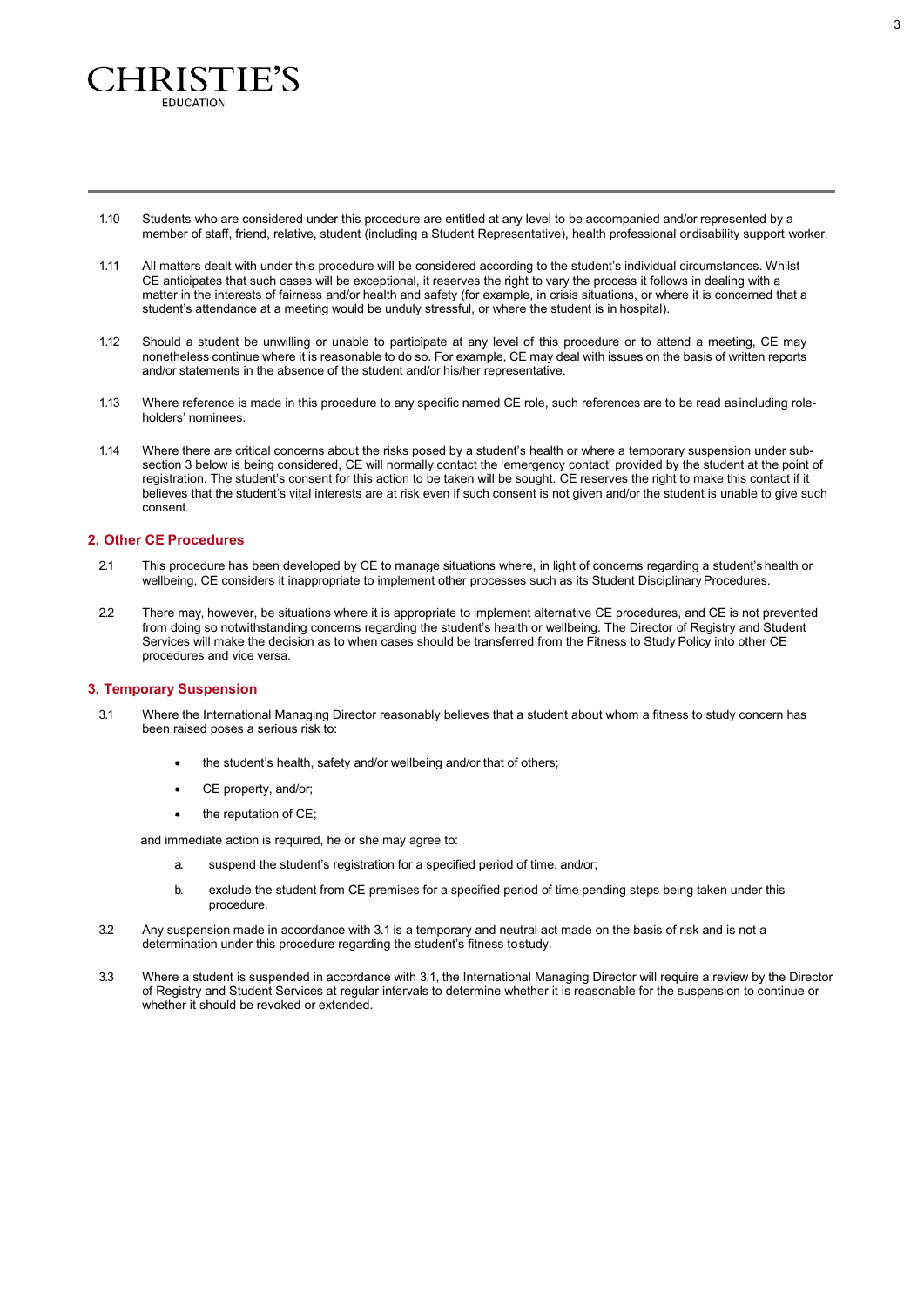3.4 The International Managing Director will also consider whether specific arrangements can reasonably be put in place for the student in order to minimise the impact on his/her studies (for example, to allow the student to undertake study remotely or to permit the student to attend CE to sit an examination or submit an assessment).

- 3.5 Where the International Managing Director suspends a student in accordance with this sub-section, the student will be notified in writing to all known addresses, normally within 2 working days of the decision.
- 3.6 The student may appeal against the decision that they be temporarily suspended within 10 working days of the notification, on the grounds that:
	- The correct procedures were not followed;
	- Material irregularity took place;

'HRISTIE'S EDUCATION

The decision was unreasonable in the circumstances.

The appeal process is outlined in sub-section 8 of this document.

# <span id="page-4-0"></span>**4. Procedures**

- 4.1 Concerns about a student's fitness to study will be dealt with under three levels of action:
	- a. Informal (Level 1): Initial and/or emerging concerns
	- b. Level 2: Continuing and/or serious concerns
	- c. Level 3: Persistent and/or critical concerns
- 4.2 The procedure may be entered at any level, without any requirement for an earlier level to have been commenced or exhausted, although it is hoped that most situations can be remedied by action taken at the informal level. The level of implementation will depend on factors such as the nature of the concern, the seriousness of any risk posed, the student's perception of his/her behaviour, and the response of the student to any steps taken by CE to manage the situation.
- 4.3 The processes under all levels will be undertaken in a transparent manner, and the student will normally be informedof the identity and capacity of any persons with whom CE consults (including third parties such as health professionals).

# <span id="page-4-1"></span>**5. Informal (Level 1) – Initial and/or Emerging Concerns**

- 5.1 Initial or emerging concerns about a student's fitness to study will normally be dealt with informally. Staff taking action under Level 1 are required to notify and seek guidance from the Director of Registry and Student Services prior to invoking the procedure.
- 5.2 A member of CE staff who knows the student will notify them that there is a concern about his/her fitness to study, the nature of that concern, and that the matter is to be managed under this procedure, a copy of which will be provided to the student. The member of staff will arrange a meeting with the student. He or she will be informed who will be present at the meeting and will be reminded that he or she can bring somebody with them for support (see 1.10).
- 5.3 The aim of the meeting will be to discuss the concern, including the student's perception of the concern, and any support needs the student may have. The staff member may invite other relevant staff to attend (for example, from Student Services) and may consult with other relevant staff members to provide appropriate support to the student.
- 5.4 The staff member will determine whether the student's fitness to study is impaired, or may become impaired, and any actions to be taken. Such actions may include (but are not limited to) one or more of the following outcomes: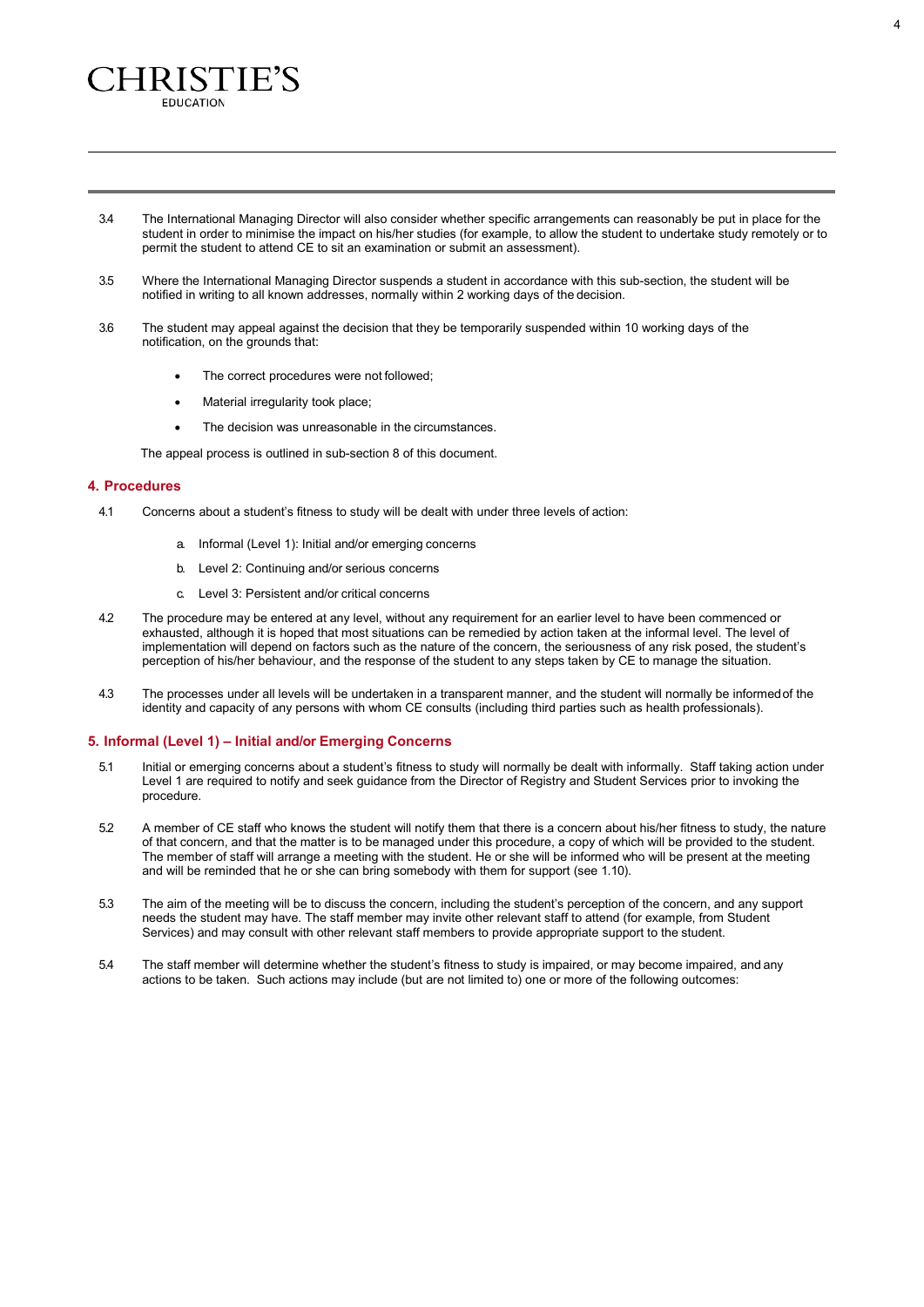

- a. support arrangements and/or reasonable adjustments to be put in place;
- b. an action plan to be drawn up, where possible with the agreement of the student, setting out how the matter will be managed and any requirements to be placed on the student (for example, in respect of conduct and/or support that should be sought);
- c. referred the matter to another level of this procedure.
- 5.5 Where an action plan is drawn up under Level 1, the student will be informed that if he or she fails to comply with any identified actions, the case may be referred to Level 2 or 3 of this procedure. At an agreed date, the action plan will be reviewed to assess progress and next steps including whether the matter should be referred to Level 2 or 3. The student will be invited to the review meeting and the outcomes of the review meeting notified to the student in writing within five working days of the meeting.

#### <span id="page-5-0"></span>**6. Level 2 – Continuing and/or Serious Concerns**

- 6.1 Continuing and/or serious concerns about a student's fitness to study will normally be dealt with under Level 2.
- 6.2 The student will be contacted by the Director of Registry and Student Services who will inform him/her that there is a concern about his/her fitness to study, the nature of the concern, and that the matter is to be managed under Level 2. The student will be provided with a copy of this procedure.
- 6.3 The student will be invited to attend a meeting with a member of the Student Services team to discuss the concern, any support needs the student may have, and to seek to identify the student's perception of the concern. The student will be given a full opportunity to respond to the concern and will be entitled to be accompanied at the meeting (see 1.10). The student will be given at least 24 hours written notice of the meeting. The Student Services staff member will consult with other relevant persons (for example, CE staff and health professionals) to investigate the matter and to identify support for the student. Records of any previous meetings under this procedure and any action plan will be made available.
- 6.4 The Student Services staff member will provide a report to the Director of Registry and Student Services, who will determine whether the student's fitness to study is impaired or may become impaired and any actions to be taken. Actions may include (but are not limited to) one or more of the following outcomes:
	- a. support arrangements and/or reasonable adjustments to be put in place for the student;
	- b. an action plan to be drawn up, where possible with the agreement of the student, setting out how the matter will be managed and any requirements to be placed on the student (for example, in respect of his/her future conduct or support he or she will seek);
	- c. the matter be referred to another Level;
	- d. the student be recommended to take a period of voluntary interruption of their studies.
- 6.5 Where an action plan is drawn up under Level 2, the student will be informed that where he or she fails to comply with any requirements the case may be referred to Level 3. The student will be provided with a copy of the action plan. At an agreed date, the action plan will be reviewed by the Director of Registry and Student Services to assess progress and next steps including whether the matter should be referred to Level 3. The student will be invited to the review meeting and the outcomes of the review meeting notified to the student in writing within five working days of the meeting.

### <span id="page-5-1"></span>**7. Level 3 – Persistent and/or Critical Concerns**

7.1 Persistent and/or critical concerns about a student's fitness to study will be dealt with under Level 3.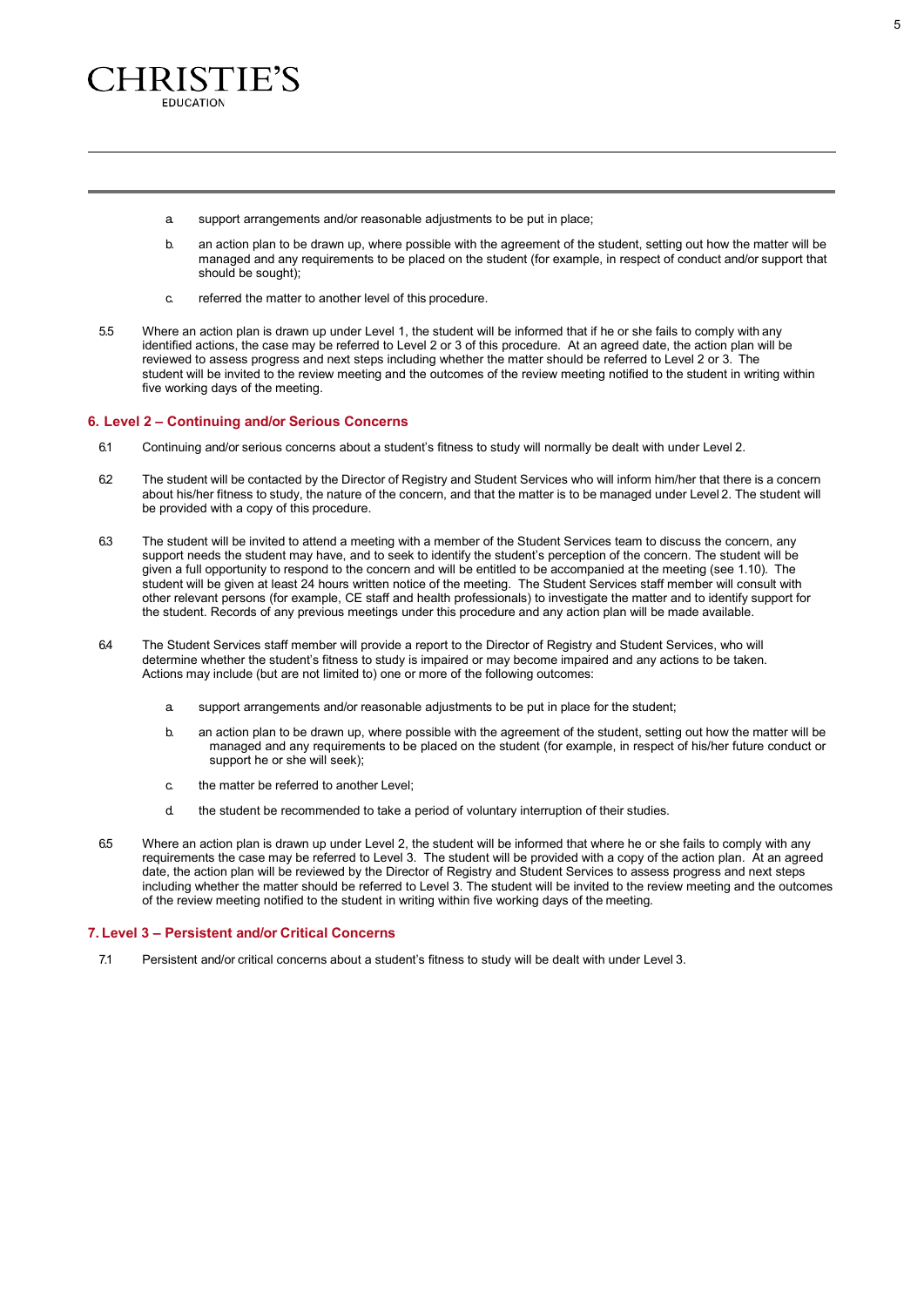7.2 The particular process to be followed in dealing with a matter under Level 3 will be at the discretion of the Director of Registry and Student Services and will depend upon the circumstances of the matter (for example, the seriousness of the concern, the risk posed, and whether the student is able to engage with the process).

## 7.3 Case conference

'HRISTIE'S **EDUCATION** 

- 7.3.1 A Fitness to Study Case Conference Panel (FSCCP) will be convened and chaired by the Director of Registry and Student Services to discuss the nature of the concerns and consider possible outcomes.
- 7.3.2 The membership and terms of reference of the FSCCP are outlined in the [Governance Handbook.](https://keithbartlettandass-my.sharepoint.com/personal/k_bartlett_bartlettandassociates_co_uk/Documents/Christies%20Education/Regs%20&%20Ps%2018-19%20CANVAS%20DRAFTS/PDF%20VERSIONS/CE%20Ltd%20Governance%20Handbook%2017-18%20FINAL.pdf) Other individuals may be called upon to provide evidence either in person or in writing. Relevant external professionals (for example, psychiatrists, GPs, mental health workers, probation officers) may also be invited to attend. Provision will be made for the production of written reports (for example, medical reports) where appropriate.
- 7.3.3 Normally the student will be invited to attend the FSCCP meeting, which will seek to identify the student's perception of the concern. The student will be entitled to be accompanied to the meeting. The student will be informed of the meeting in writing at least 24 hours in advance; notification will include the purpose of the meeting, the nature of the concern, who will be present, and that the matter is to be managed under Level 3. The student will be provided with a copy of this procedure. Records of previous meetings under this procedure and any action plan will be available at the meeting. The student will be requested to notify CE in advance whether he or she will be attending and the identity and role of any person(s) who will be accompanying them at the meeting. The process will allow the student a full opportunity to respond to the concern.
- 7.3.4 The FSCCP meeting will determine whether the student's fitness to study is impaired, or may become impaired, and any actions to be taken. Such actions may include (but are not limited to) one or more of the following outcomes:
	- a. support arrangements and/or reasonable adjustments to be put in place;
	- b. an action plan to be drawn up, where possible with the agreement of the student, setting out how the matter will be managed and any requirements to be placed on the student (for example, in respect of his/her future conduct or support he or she needs to seek);
	- c. withdrawal from placement, overseas study or other CE related activity;
	- d. granting of permission to continue on a part-time basis or to study by means of distance learning with appropriate support;
	- e. recommendation that the student take a period of voluntary interruption;
	- f. recommendation that the student be excluded from CE premises for a stated period of time, with or without conditions, for any subsequent return on to the premises;
	- g. recommendation that the student be suspended from their programme of study for a stated period of time, with or without conditions, for any subsequent return to study;
	- h. recommendation that the student's studies should be terminated.
- 7.3.5 Where an action plan is drawn up under Level 3, the student will be informed that where he or she fails to comply with any requirements his or her case may be referred for further consideration at Level 3. A copy of the action plan will be provided to the student. At an agreed date, the action plan will be reviewed by the Director of Registry and Student Services to assess progress and next steps including whether the matter should be reconsidered at Level 3. The student will be invited to the review meeting and the outcomes of the review meeting notified to the student in writing within five working days of the meeting.
- 7.3.6 The minutes of the FSCCP meeting and decisions of the FSCCP will be available to all in attendance and will be kept securely by the Director of Registry and Student Services.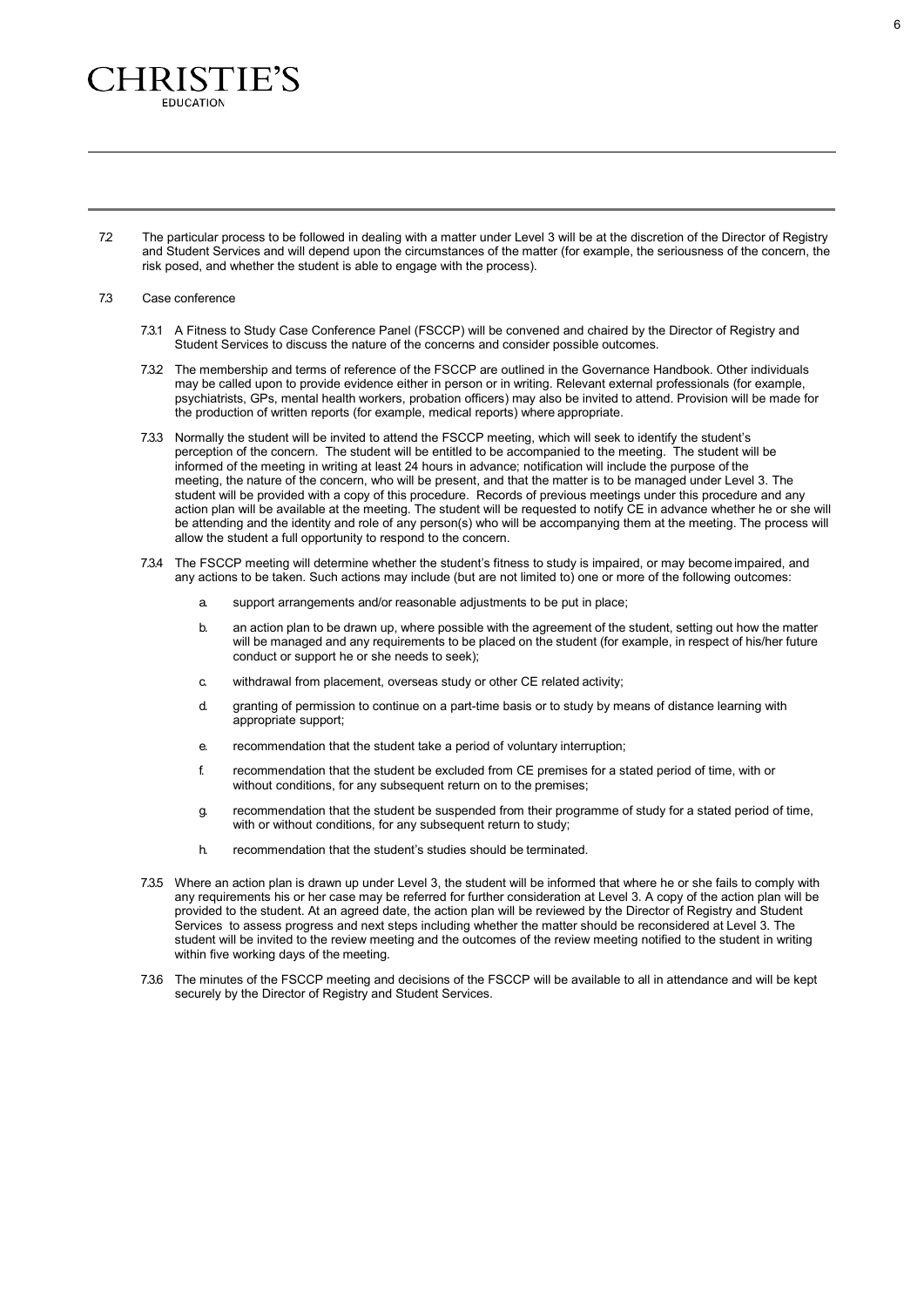

#### 7.4 Exclusion, Suspension and Termination of Studies

- 7.4.1 If the FSCCP recommends that a student should be subject to an exclusion from the premises, a suspension from their programme, or the termination of their studies, the matter will be referred to the International Managing Director for a decision.
- 7.4.2 If the International Managing Director decides to exclude, suspend or terminate a student, the student will be informed of this together with reasons and any conditions associated with eligibility to return. If it is appropriate, details of the suspension will be shared with the relevant Programme Director who will work with the Director of Registry and Student Services to devise and implement a plan to support the student's study.
- 7.4.3 Wherever possible, the written notification detailing the decision should be given to the student in person, by the Director of Registry and Student Services, who will explain the contents. The letter will also be sent by registered mail to the current postal address given by the student and to the student's registered email account.

## <span id="page-7-0"></span>**8. Appeals**

- 8.1 Students may appeal against the outcome of Levels 2 and 3 of this procedure within 10 working days of the date of the notification, on one or more of the following grounds:
	- CE has failed to follow its own procedure;
	- The decision is unreasonable and/or a disproportionate sanction has been imposed;
	- The student has material new information/evidence which was not reasonably available before.
- 8.2 The appeal must be made in writing to the Academic Director or another member of the Senior Management Team (SMT) with no prior involvement in the case, who will consider the appeal submission and determine whether there are valid grounds to appeal. Where valid grounds have been determined, the student will be invited to submit additional evidence within a specified timeframe.
- 8.3 The Academic Director or SMT member will consider the evidence provided and will make one of the following decisions:
	- a. Dismiss the appeal; or
	- b. Uphold the appeal, and:
		- refer the matter back to an earlier level of this procedure for reconsideration; or
		- determine an alternative sanction.
- 8.4 The outcome of the appeal will be notified to the student in writing together with reasons within seven working days of the appeal. This decision is final and will conclude this procedure. A 'Completion of Procedures' letter will be issued to the student.

### <span id="page-7-1"></span>**9. Return to Study**

- 9.1 A request to return to study must be made by a student in writing to the Director of Registry and Student Services.
- 9.2 The process for determining the outcome of a return to study request may vary according to the specific circumstances of the student's case, and will be at the discretion of the Director of Registry and Student Services. In each case, however, a return to study will be dependent upon the student demonstrating that he or she is fit to study and thats/he has complied with any conditions placed upon his/her return.